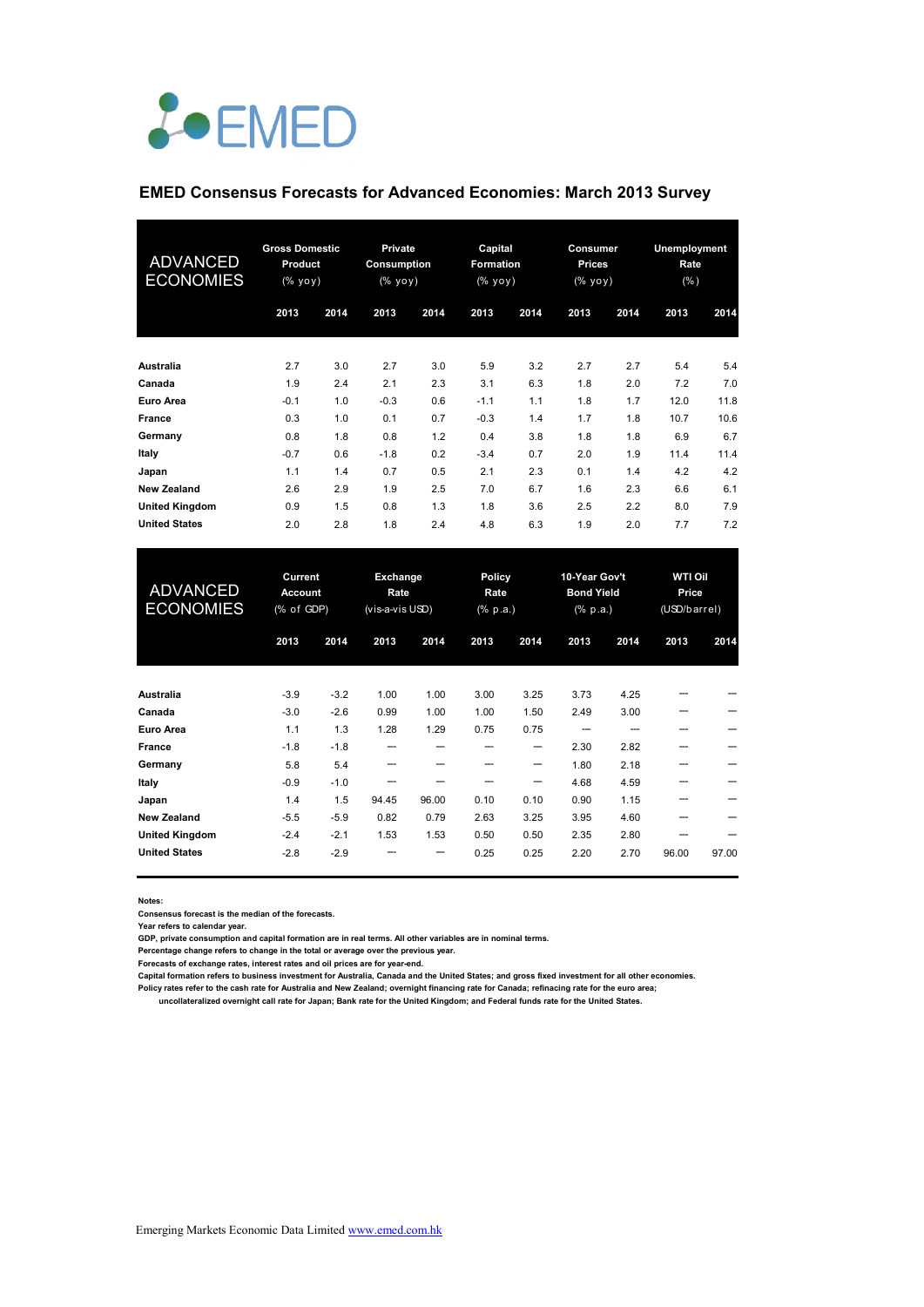

#### **EMED Consensus Forecasts for Emerging Markets: March 2013 Survey**

| <b>EMERGING</b><br><b>MARKETS</b> | <b>Gross Domestic</b><br>Product<br>$(% \mathsf{Y}^{\prime }\mathsf{Y}^{\prime }\mathsf{Y}^{\prime })$ |      |        |      | Private<br>Consumption<br>$(%$ yoy) |      | <b>Fixed</b><br>Investment<br>(% |      | Consumer<br><b>Prices</b><br>(% yoy) |      | Unemployment<br>Rate<br>(% ) |  |
|-----------------------------------|--------------------------------------------------------------------------------------------------------|------|--------|------|-------------------------------------|------|----------------------------------|------|--------------------------------------|------|------------------------------|--|
|                                   | 2013                                                                                                   | 2014 | 2013   | 2014 | 2013                                | 2014 | 2013                             | 2014 | 2013                                 | 2014 |                              |  |
| Argentina                         | 3.3                                                                                                    | 3.4  | 3.5    | 3.6  | 2.0                                 | 5.0  | 10.7                             | 11.0 | 7.4                                  | 7.6  |                              |  |
| <b>Brazil</b>                     | 3.5                                                                                                    | 4.0  | 3.9    | 4.2  | 5.2                                 | 5.5  | 5.5                              | 5.5  | 5.5                                  | 5.4  |                              |  |
| Chile                             | 4.9                                                                                                    | 5.0  | 5.1    | 5.1  | 6.5                                 | 4.4  | 3.0                              | 3.1  | 6.5                                  | 6.4  |                              |  |
| China                             | 8.1                                                                                                    | 8.0  | 8.5    | 8.8  | 8.0                                 | 7.8  | 3.2                              | 3.5  | 4.2                                  | 4.1  |                              |  |
| Colombia                          | 4.5                                                                                                    | 4.7  | 4.7    | 4.9  | 8.0                                 | 9.8  | 3.1                              | 3.1  | 10.0                                 | 9.8  |                              |  |
| <b>Czech Republic</b>             | 0.3                                                                                                    | 1.9  | $-0.2$ | 1.6  | $-1.2$                              | 2.2  | 2.5                              | 2.0  | 7.8                                  | 7.8  |                              |  |
| <b>Hong Kong</b>                  | 3.5                                                                                                    | 4.1  | 4.0    | 4.4  | 5.4                                 | 5.5  | 3.8                              | 3.7  | 3.5                                  | 3.3  |                              |  |
| Hungary                           | 0.1                                                                                                    | 1.5  | $-0.9$ | 0.3  | $-0.6$                              | 2.0  | 4.2                              | 3.5  | 11.1                                 | 11.0 |                              |  |
| India                             | 6.1                                                                                                    | 6.7  | 6.2    | 6.9  | 6.0                                 | 7.0  | 7.2                              | 6.5  | ---                                  | ---  |                              |  |
| Indonesia                         | 6.3                                                                                                    | 6.5  | 5.3    | 5.5  | 9.3                                 | 8.9  | 5.0                              | 5.2  | 6.2                                  | 6.1  |                              |  |
| <b>Malaysia</b>                   | 5.0                                                                                                    | 5.2  | 6.6    | 5.6  | 8.0                                 | 8.0  | 2.5                              | 2.7  | 3.1                                  | 3.0  |                              |  |
| Mexico                            | 3.6                                                                                                    | 4.0  | 3.6    | 3.9  | 6.5                                 | 6.7  | 3.8                              | 3.8  | 4.7                                  | 4.5  |                              |  |
| <b>Philippines</b>                | 5.5                                                                                                    | 5.7  | 5.6    | 5.4  | 7.0                                 | 6.3  | 3.9                              | 4.3  | 6.9                                  | 6.6  |                              |  |
| Poland                            | 1.8                                                                                                    | 2.9  | 1.5    | 2.1  | $-0.4$                              | 4.4  | 2.5                              | 2.5  | 11.0                                 | 10.4 |                              |  |
| Russia                            | 3.5                                                                                                    | 3.9  | 4.4    | 4.8  | 6.0                                 | 5.8  | 6.4                              | 6.0  | 5.9                                  | 5.7  |                              |  |
| Singapore                         | 3.0                                                                                                    | 4.0  | 3.6    | 3.5  | 4.0                                 | 4.3  | 3.8                              | 3.5  | 2.2                                  | 2.2  |                              |  |
| South Korea                       | 3.2                                                                                                    | 3.8  | 2.5    | 3.2  | 2.9                                 | 3.7  | 2.5                              | 3.0  | 3.2                                  | 3.3  |                              |  |
| Taiwan                            | 3.5                                                                                                    | 4.0  | 2.2    | 2.8  | 3.5                                 | 3.7  | 1.6                              | 1.9  | 4.2                                  | 4.0  |                              |  |
| <b>Thailand</b>                   | 4.6                                                                                                    | 4.8  | 4.4    | 4.0  | 8.6                                 | 6.2  | 3.4                              | 3.3  | 0.7                                  | 0.7  |                              |  |
| Turkey                            | 4.0                                                                                                    | 4.5  | 3.5    | 4.4  | 7.0                                 | 6.6  | 6.9                              | 6.3  | 9.2                                  | 8.5  |                              |  |

|                       | Money     |                          | <b>Merchandise</b> |      | <b>Merchandise</b> |      | Current        |        | Exchange        |      |
|-----------------------|-----------|--------------------------|--------------------|------|--------------------|------|----------------|--------|-----------------|------|
| <b>EMERGING</b>       | Supply M2 |                          | <b>Exports</b>     |      | <b>Imports</b>     |      | <b>Account</b> |        | Rate            |      |
| <b>MARKETS</b>        | (% yoy)   |                          | (%                 |      | (%                 |      | (% of GDP)     |        | (vis-a-vis USD) |      |
|                       | 2013      | 2014                     | 2013               | 2014 | 2013               | 2014 | 2013           | 2014   | 2013            | 2014 |
|                       |           |                          |                    |      |                    |      |                |        |                 |      |
| Argentina             | 26.3      | 26.3                     | 6.6                | 5.1  | 7.7                | 7.0  | 0.5            | $-0.5$ | 5.73            | 6.10 |
| <b>Brazil</b>         | 13.0      | 14.3                     | 4.0                | 5.3  | 7.0                | 7.0  | $-2.7$         | $-2.7$ | 2.00            | 2.05 |
| Chile                 | 12.9      | 14.2                     | 6.7                | 6.8  | 8.1                | 4.9  | $-3.5$         | $-3.0$ | 476             | 503  |
| China                 | 13.5      | 12.9                     | 9.0                | 11.0 | 9.1                | 11.7 | 2.5            | 2.4    | 6.10            | 6.05 |
| Colombia              | 15.5      | 17.2                     | 6.4                | 7.2  | 8.3                | 9.0  | $-2.9$         | $-3.5$ | 1770            | 1815 |
| <b>Czech Republic</b> | ---       | $\hspace{0.05cm} \ldots$ | 4.0                | 6.5  | 3.6                | 5.9  | $-2.0$         | $-1.8$ | 20.7            | 19.4 |
| <b>Hong Kong</b>      | 8.0       | 7.1                      | 7.0                | 10.0 | 8.5                | 9.0  | 4.3            | 4.5    | 7.78            | 7.80 |
| Hungary               | 4.8       | ---                      | 1.0                | 4.0  | 0.8                | 4.5  | 1.6            | 1.7    | 232             | 226  |
| India                 | 15.0      | 16.0                     | 11.0               | 14.0 | 10.0               | 13.5 | $-3.6$         | $-3.3$ | 53.0            | 52.0 |
| Indonesia             | 15.0      | 12.0                     | 7.4                | 10.7 | 9.0                | 9.5  | $-2.0$         | $-1.8$ | 9603            | 9500 |
| <b>Malaysia</b>       | 10.0      | 10.0                     | 5.2                | 9.0  | 7.0                | 9.7  | 7.0            | 6.0    | 3.00            | 2.95 |
| Mexico                | 11.2      | 12.5                     | 8.7                | 8.3  | 8.7                | 6.5  | $-1.1$         | $-1.3$ | 12.3            | 12.6 |
| <b>Philippines</b>    | 9.8       | 10.0                     | 5.0                | 7.3  | 6.7                | 7.4  | 3.0            | 2.7    | 40.0            | 39.3 |
| Poland                | 8.0       | 12.7                     | 3.4                | 6.2  | 1.4                | 5.2  | $-2.8$         | $-3.0$ | 3.24            | 3.23 |
| Russia                | 14.0      | $\hspace{0.05cm} \ldots$ | 2.7                | 2.8  | 10.5               | 7.9  | 3.0            | 1.7    | 31.4            | 31.9 |
| Singapore             | 7.5       | 6.7                      | 4.5                | 5.6  | 4.4                | 5.4  | 17.0           | 17.8   | 1.20            | 1.19 |
| South Korea           | 6.8       | 8.2                      | 6.2                | 9.0  | 6.6                | 8.5  | 2.4            | 2.4    | 1050            | 1025 |
| Taiwan                | 5.0       | 5.1                      | 7.0                | 7.3  | 7.1                | 8.5  | 8.0            | 7.6    | 28.9            | 28.5 |
| <b>Thailand</b>       | 11.5      | 10.0                     | 8.5                | 10.0 | 8.0                | 10.0 | 1.4            | 1.1    | 30.0            | 29.9 |
| Turkey                | 13.9      | 15.6                     | 7.5                | 5.6  | 5.8                | 6.0  | $-7.0$         | $-6.8$ | 1.76            | 1.74 |
|                       |           |                          |                    |      |                    |      |                |        |                 |      |

**Notes:** 

Consensus forecast is the median of the forecasts.<br>Year refers to calendar year except for India for which fiscal year (April to March) is used.<br>GDP, private consumption and fixed investment are in real terms. All other va

Percentage change refers to change in the total or average over the previous year, except for money supply growth which is<br>based on year-end figures.<br>Forecasts of exchange rates and interest rates are for year-end.

Emerging Markets Economic Data Limited www.emed.com.hk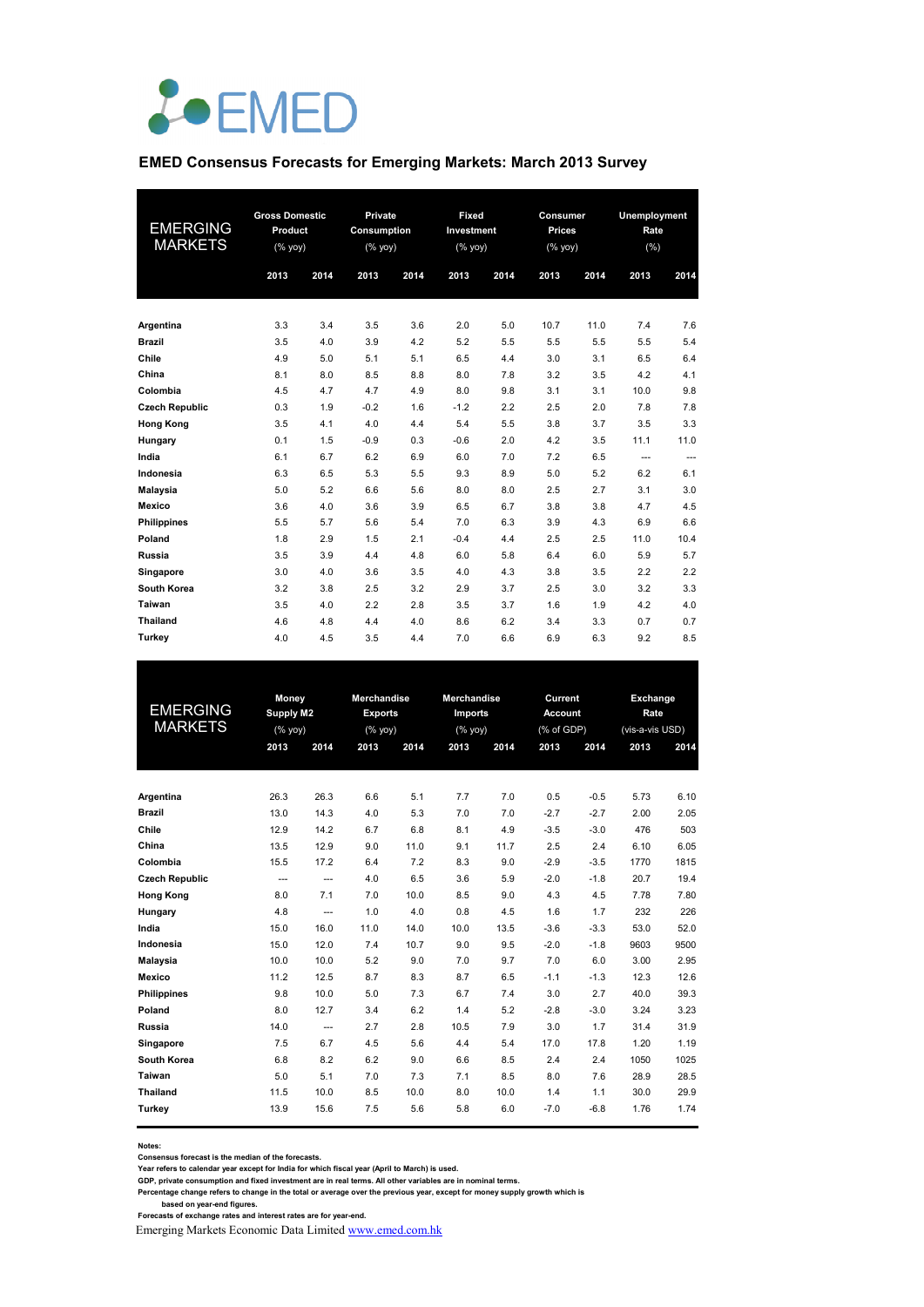

# **EMED Consensus Forecasts for the United States: March 2013 Survey**

| <b>UNITED STATES</b>             | <b>Gross Domestic</b><br>Product<br>(% yoy) |      | <b>Consumer</b><br><b>Prices</b><br>(% yoy) |      | <b>UNITED STATES</b>                | <b>Gross Domestic</b><br>Product<br>(% yoy) |      | Consumer<br>Prices<br>(% yoy) |      |
|----------------------------------|---------------------------------------------|------|---------------------------------------------|------|-------------------------------------|---------------------------------------------|------|-------------------------------|------|
|                                  | 2013                                        | 2014 | 2013                                        | 2014 |                                     | 2013                                        | 2014 | 2013                          | 2014 |
|                                  |                                             |      |                                             |      |                                     |                                             |      |                               |      |
| <b>ABN AMRO</b>                  | 2.0                                         | 3.0  | 1.7                                         | 1.9  | KCIC                                | 1.4                                         | 2.8  | 1.8                           | 2.0  |
| <b>Action Economics</b>          | 1.5                                         | 2.8  | 2.0                                         | 2.4  | <b>Kiel Economics</b>               | 1.5                                         | n.a. | 1.9                           | n.a. |
| Allianz                          | 1.8                                         | 2.4  | 1.8                                         | 2.1  | Korea Investment & Securities       | 2.1                                         | n.a. | 1.8                           | n.a. |
| <b>Bank of Ireland</b>           | 2.0                                         | n.a. | 1.8                                         | n.a. | <b>Mesirow Financial</b>            | 2.0                                         | 3.2  | 1.6                           | 1.5  |
| <b>Barclays Capital</b>          | 1.5                                         | 2.3  | 2.1                                         | 2.2  | <b>Moody's Analytics</b>            | 2.0                                         | 3.8  | 2.1                           | 2.2  |
| <b>BayernLB</b>                  | 1.7                                         | 2.5  | 1.8                                         | 2.2  | Morgan Keegan                       | 2.1                                         | 2.5  | 2.1                           | 2.1  |
| <b>BBVA</b>                      | 1.8                                         | 2.3  | 2.1                                         | 2.2  | <b>Mortgage Bankers Association</b> | 2.0                                         | 2.5  | 2.1                           | 2.0  |
| <b>Berenberg Capital Markets</b> | 1.7                                         | n.a. | 1.6                                         | n.a. | <b>NAR</b>                          | 1.8                                         | 3.0  | 2.6                           | 3.6  |
| <b>BHF Bank</b>                  | 1.9                                         | 3.0  | 1.9                                         | 2.0  | <b>National Bank of Canada</b>      | 1.8                                         | 2.7  | 1.8                           | 2.2  |
| <b>BMO Capital Markets</b>       | 2.2                                         | 3.2  | 1.9                                         | 2.2  | <b>Natixis</b>                      | 1.5                                         | 2.2  | 1.7                           | 2.1  |
| <b>BNP Paribas</b>               | 2.4                                         | 3.0  | 2.4                                         | 2.3  | <b>NIESR</b>                        | 2.1                                         | 2.4  | 1.8                           | 1.3  |
| <b>BWC Capital Markets</b>       | 2.3                                         | n.a. | 2.0                                         | n.a. | <b>NLI Research Institute</b>       | 1.8                                         | 2.7  | 2.0                           | 1.9  |
| <b>Capital Economics</b>         | 2.0                                         | 2.5  | 1.8                                         | 1.8  | Nordea                              | 2.1                                         | n.a. | 2.1                           | n.a. |
| <b>CIBC World Markets</b>        | 2.0                                         | 3.3  | 1.7                                         | 2.5  | <b>Northern Trust</b>               | 2.0                                         | n.a. | 1.6                           | n.a. |
| <b>Comerica Bank</b>             | 1.9                                         | 2.9  | 2.0                                         | 1.9  | <b>OCBC Bank</b>                    | 1.8                                         | n.a. | 2.0                           | n.a. |
| <b>Credit Agricole</b>           | 1.9                                         | 2.8  | 1.8                                         | 1.9  | <b>PNC</b>                          | 1.7                                         | 2.7  | 2.3                           | 2.6  |
| <b>Credit Suisse</b>             | 2.0                                         | 2.5  | 1.4                                         | 2.0  | Prometeia                           | 2.1                                         | 2.3  | 2.1                           | 2.4  |
| Daiwa Institute of Research      | 2.2                                         | 2.1  | 2.0                                         | 1.9  | <b>Raymond James</b>                | 1.9                                         | 2.9  | 1.7                           | 2.0  |
| Danske Bank                      | 1.9                                         | 2.8  | 2.3                                         | 1.7  | <b>Renaissance Capital</b>          | 2.1                                         | n.a. | 2.0                           | n.a. |
| <b>DBS Bank</b>                  | 2.0                                         | n.a. | 1.9                                         | n.a. | <b>ROBECO</b>                       | 2.1                                         | n.a. | 2.0                           | n.a. |
| Deka Bank                        | 2.0                                         | 2.5  | 2.3                                         | 2.7  | <b>Royal Bank of Canada</b>         | 2.0                                         | 2.9  | 1.8                           | 1.9  |
| <b>Desjardins</b>                | 2.0                                         | 2.8  | 1.8                                         | 2.2  | <b>Schroders</b>                    | 2.1                                         | 2.7  | 1.7                           | 1.7  |
| <b>DIW</b>                       | 1.7                                         | 2.1  | 1.8                                         | 2.0  | <b>Scotia Capital</b>               | 2.0                                         | 2.7  | 1.9                           | 2.1  |
| DnB NOR                          | 2.2                                         | n.a. | 1.5                                         | n.a. | <b>Societe Generale</b>             | 2.2                                         | 2.8  | 1.4                           | 2.0  |
| DZ Bank                          | 2.0                                         | 3.0  | 2.7                                         | 3.0  | <b>Standard &amp; Poor's</b>        | 2.7                                         | 3.0  | 1.5                           | 1.9  |
| <b>Erste Group Bank AG</b>       | 2.0                                         | n.a. | 1.7                                         | n.a. | <b>Standard Chartered</b>           | 2.3                                         | 3.0  | 1.7                           | 2.0  |
| <b>Experian Economics</b>        | 1.9                                         | 2.8  | 1.3                                         | 1.8  | <b>TD Economics</b>                 | 1.9                                         | 3.0  | 2.3                           | 2.3  |
| <b>Fannie Mae</b>                | 1.8                                         | 2.5  | 1.8                                         | 2.0  | <b>UniCredit Group</b>              | 2.1                                         | 2.6  | 2.3                           | 2.5  |
| <b>First Trust Advisors</b>      | 2.3                                         | 3.3  | 2.2                                         | 3.2  | <b>UOB</b>                          | 1.5                                         | n.a. | 2.6                           | n.a. |
| <b>Freddie Mac</b>               | 3.0                                         | 3.5  | 2.0                                         | 2.0  |                                     |                                             |      |                               |      |
| Handelsbanken                    | 2.2                                         | 2.7  | 1.9                                         | 2.2  |                                     |                                             |      |                               |      |
| <b>IFO Munich Institute</b>      | 2.3                                         | n.a. | 2.2                                         | n.a. | <b>CONSENSUS</b>                    |                                             |      |                               |      |
| <b>ING</b>                       | 1.8                                         | n.a. | 2.3                                         | n.a. | Median                              | 2.0                                         | 2.7  | 1.9                           | 2.0  |
| Intesa Sanpaolo                  | 1.7                                         | 2.3  | 1.4                                         | 2.0  | Mean                                | 2.0                                         | 2.7  | 1.9                           | 2.1  |
| <b>ITOCHU Institute</b>          | 1.9                                         | 2.4  | 2.3                                         | 2.0  | High                                | 3.0                                         | 3.8  | 2.7                           | 3.6  |
| KBC                              | 2.1                                         | 2.7  | 1.5                                         | 2.0  | Low                                 | 1.4                                         | 2.1  | 1.3                           | 1.3  |
| <b>KBL</b>                       | 1.6                                         | n.a. | 2.1                                         | n.a. | <b>Standard Deviation</b>           | 0.3                                         | 0.4  | 0.3                           | 0.4  |
| Continues in the next column     |                                             |      |                                             |      |                                     |                                             |      |                               |      |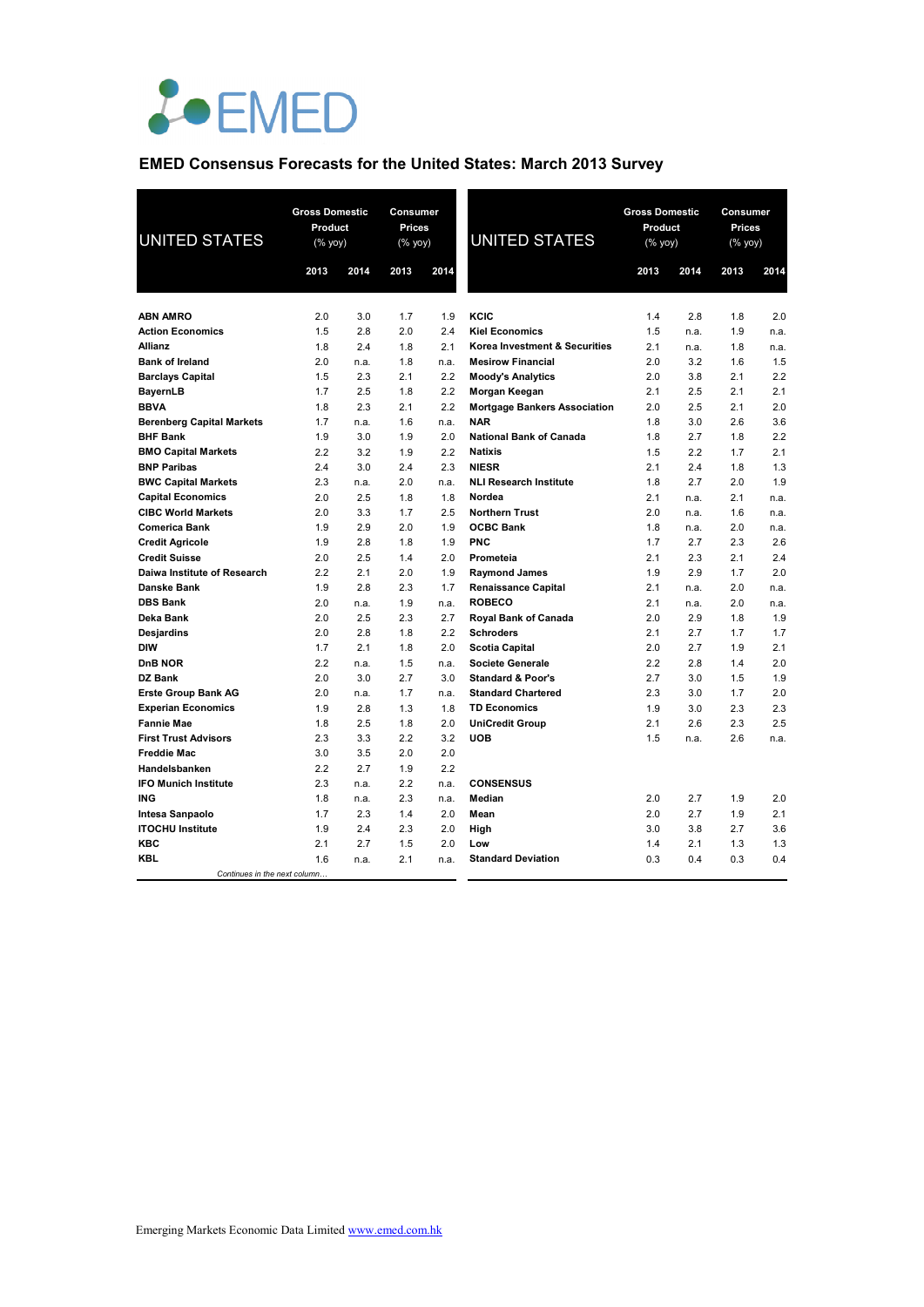

### **EMED Consensus Forecasts for the Euro Area: March 2013 Survey**

| <b>EURO AREA</b>                 | <b>Gross Domestic</b><br>Product<br>(% yoy) |            | Consumer<br>Prices<br>$(% \mathsf{Y}^{\prime }\mathsf{Y}^{\prime }\mathsf{Y}^{\prime })$ |            | <b>EURO AREA</b>                 | <b>Gross Domestic</b><br>Product<br>(% yoy) |               | <b>Consumer</b><br>Prices<br>$(% \mathsf{Y}^{\prime }\mathsf{Y}^{\prime }\mathsf{Y}^{\prime })$ |            |
|----------------------------------|---------------------------------------------|------------|------------------------------------------------------------------------------------------|------------|----------------------------------|---------------------------------------------|---------------|-------------------------------------------------------------------------------------------------|------------|
|                                  | 2013                                        | 2014       | 2013                                                                                     | 2014       |                                  | 2013                                        | 2014          | 2013                                                                                            | 2014       |
| <b>ABN AMRO</b>                  | $-0.2$                                      | 1.0        | 1.5                                                                                      | 1.2        | <b>KBL</b>                       | 0.1                                         | n.a.          | 1.8                                                                                             | n.a.       |
| <b>Action Economics</b>          | $-0.4$                                      | 1.0        | 1.9                                                                                      | 1.8        | KCIC                             | $-0.2$                                      | 1.0           | 1.5                                                                                             | 1.5        |
| Allianz                          | 0.2                                         | 1.5        | 2.0                                                                                      | 1.7        | <b>Kiel Economics</b>            | 0.3                                         | n.a.          | 1.9                                                                                             | n.a.       |
| <b>Bank of Ireland</b>           | $-0.3$                                      | n.a.       | 1.7                                                                                      | n.a.       | Korea Investment & Securities    | 0.2                                         | n.a.          | 1.6                                                                                             | n.a.       |
| <b>Barclays Capital</b>          | 0.0                                         | 1.5        | 1.7                                                                                      | 1.5        | Monte Dei Paschi Di Siena        | $-0.4$                                      | 1.0           | 1.8                                                                                             | 1.8        |
| <b>BayernLB</b>                  | 0.0                                         | 1.1        | 1.8                                                                                      | 1.8        | <b>Natixis</b>                   | $-0.7$                                      | 0.5           | 1.7                                                                                             | 1.8        |
| <b>BBVA</b>                      | 0.3                                         | 1.3        | 1.6                                                                                      | 1.5        | <b>NIESR</b>                     | $-0.2$                                      | 0.9           | 1.7                                                                                             | 1.6        |
| <b>Berenberg Capital Markets</b> | 0.6                                         | n.a.       | 2.1                                                                                      | n.a.       | <b>NLI Research Institute</b>    | $-0.3$                                      | 1.0           | 1.8                                                                                             | 1.9        |
| <b>BHF Bank</b>                  | 0.3                                         | 1.0        | 1.7                                                                                      | 1.9        | Nordea                           | 0.4                                         | n.a.          | 1.7                                                                                             | n.a.       |
| <b>BMO Capital Markets</b>       | $-0.4$                                      | 1.0        | 1.9                                                                                      | 2.0        | <b>OCBC Bank</b>                 | $-0.1$                                      | n.a.          | 1.9                                                                                             | n.a.       |
| <b>BNP Paribas</b>               | $-0.2$                                      | 1.0        | 1.8                                                                                      | 1.4        | Prometeia                        | $-0.2$                                      | 1.2           | 1.6                                                                                             | 1.8        |
| <b>Capital Economics</b>         | $-2.0$                                      | $-1.0$     | 1.5                                                                                      | 1.0        | <b>Renaissance Capital</b>       | 0.0                                         | n.a.          | 1.7                                                                                             | n.a.       |
| <b>CIBC World Markets</b>        | $-0.7$                                      | 0.8        | 2.1                                                                                      | 2.2        | <b>ROBECO</b>                    | 0.3                                         | n.a.          | 1.7                                                                                             | n.a.       |
| Commerzbank                      | 0.3                                         | 1.5        | 1.7                                                                                      | 1.9        | <b>Roubini Global Economics</b>  | $-0.6$                                      | n.a.          | 1.7                                                                                             | n.a.       |
| <b>Credit Agricole</b>           | $-0.2$                                      | 1.3        | 2.0                                                                                      | 1.8        | Royal Bank of Canada             | $-0.3$                                      | 1.0           | 1.5                                                                                             | 1.6        |
| <b>Credit Suisse</b>             | 0.5                                         | 1.5        | 1.5                                                                                      | 1.5        | <b>Schroders</b>                 | $-0.6$                                      | 0.7           | 1.7                                                                                             | 1.6        |
| <b>Danske Bank</b>               | 0.3                                         | 1.3        | 1.8                                                                                      | 1.8        | <b>Scotia Capital</b>            | $-0.3$                                      | 1.0           | 1.7                                                                                             | 1.7        |
| <b>DBS Bank</b>                  | $-0.3$                                      | n.a.       | 2.5                                                                                      | n.a.       | <b>Societe Generale</b>          | $-0.3$                                      | 0.5           | 2.2                                                                                             | 1.5        |
| Deka Bank                        | 0.2                                         | 1.0        | 1.8                                                                                      | 1.8        | <b>Standard Chartered</b>        | $-0.2$                                      | 1.3           | 2.1                                                                                             | 1.7        |
| <b>DIW</b>                       | 0.0                                         | 1.3        | 2.1                                                                                      | 1.7        | <b>TD Economics</b>              | $-0.1$                                      | 1.2           | 1.8                                                                                             | 1.6        |
| DnB NOR                          | 0.4                                         | n.a.       | 1.1                                                                                      | n.a.       | <b>UniCredit Group</b>           | 0.1                                         | 1.2           | 2.0                                                                                             | 1.8        |
| DZ Bank                          | $-0.3$                                      | 1.3        | 2.5                                                                                      | 2.5        |                                  |                                             |               |                                                                                                 |            |
| <b>Erste Group Bank AG</b>       | 0.5                                         | n.a.       | 1.7                                                                                      | n.a.       |                                  |                                             |               |                                                                                                 |            |
| <b>ETLA</b>                      | $-0.2$                                      | 1.0        | 1.8                                                                                      | 2.0        |                                  |                                             |               |                                                                                                 |            |
| <b>EUROFER</b>                   | 0.0                                         | 1.4        | 1.8                                                                                      | 1.7        | <b>CONSENSUS</b>                 |                                             |               |                                                                                                 |            |
| <b>Freddie Mac</b>               | 0.3                                         | 1.5        | 2.2                                                                                      | 1.9        | Median                           | $-0.1$                                      | 1.0           | 1.8                                                                                             | 1.7        |
| Handelsbanken                    | $-0.3$                                      | 1.2        | 1.7                                                                                      | 1.7        | Mean                             | $-0.1$                                      | 1.1           | 1.8                                                                                             | 1.7        |
| <b>ING</b>                       | 0.0                                         | n.a.       | 1.9                                                                                      | n.a.       | High                             | 0.6                                         | 1.5           | 2.5                                                                                             | 2.5        |
| Intesa Sanpaolo<br>KBC           | $-0.3$<br>0.0                               | 1.0<br>1.4 | 1.8<br>1.8                                                                               | 1.7<br>1.8 | Low<br><b>Standard Deviation</b> | $-2.0$<br>0.4                               | $-1.0$<br>0.4 | 1.1<br>0.2                                                                                      | 1.0<br>0.3 |
| Continues in the next column     |                                             |            |                                                                                          |            |                                  |                                             |               |                                                                                                 |            |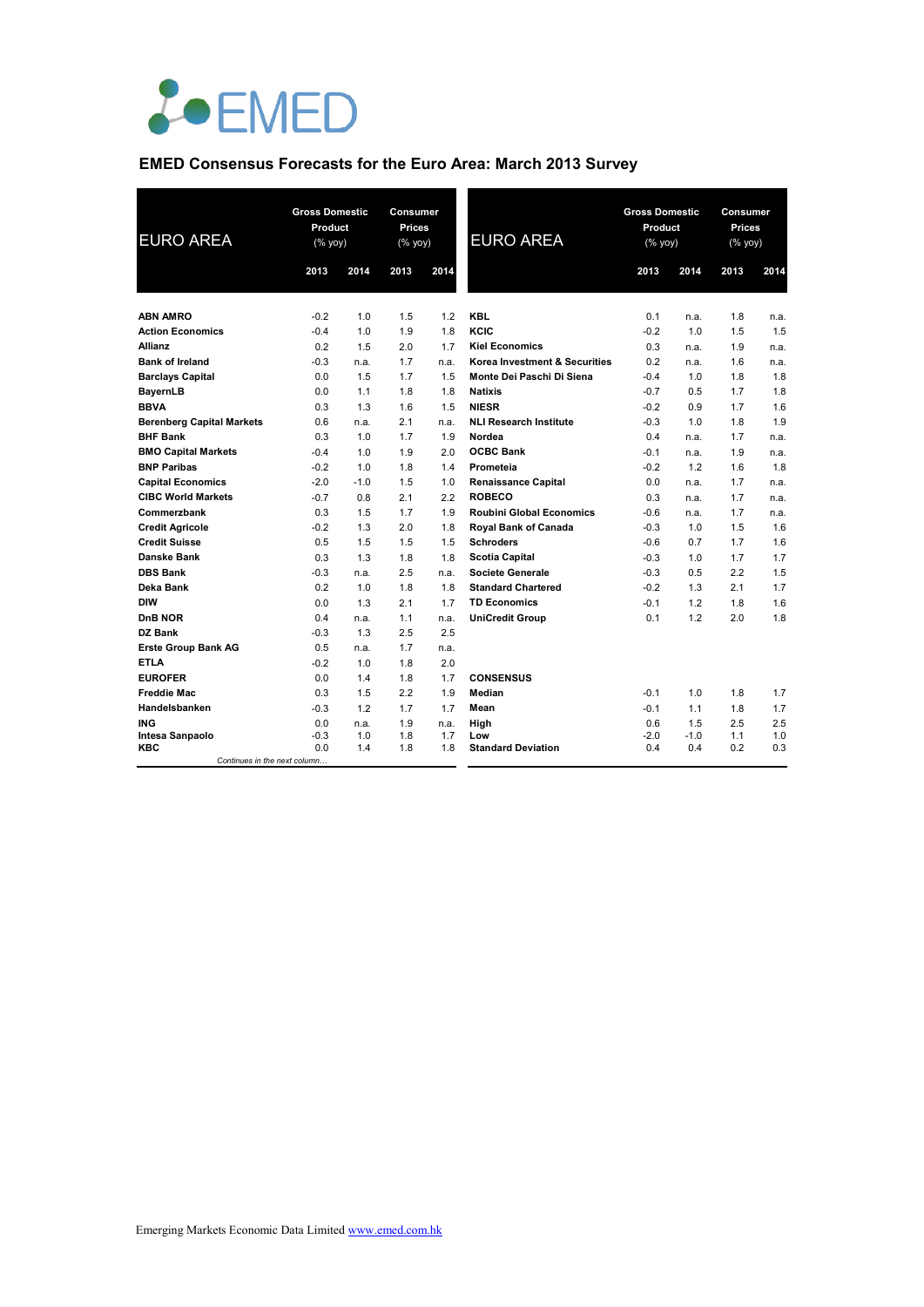

# **EMED Consensus Forecasts for Japan: March 2013 Survey**

| <b>JAPAN</b>                     | <b>Gross Domestic</b><br>Product<br>(% yoy) |      |         | <b>Consumer</b><br>Prices<br>(% yoy) | <b>JAPAN</b>                    |      | <b>Gross Domestic</b><br>Product<br>(% yoy) | <b>Consumer</b><br><b>Prices</b><br>(% yoy) |                |
|----------------------------------|---------------------------------------------|------|---------|--------------------------------------|---------------------------------|------|---------------------------------------------|---------------------------------------------|----------------|
|                                  | 2013                                        | 2014 | 2013    | 2014                                 |                                 | 2013 | 2014                                        | 2013                                        | 2014           |
|                                  |                                             |      |         |                                      |                                 |      |                                             |                                             |                |
| <b>ABN AMRO</b>                  | 2.30                                        | 2.40 | 0.30    | 0.70                                 | <b>ITOCHU</b> Institute         | 1.10 | 0.9                                         | 0                                           | $\overline{2}$ |
| <b>Action Economics</b>          | 1.10                                        | 1.20 | 0.10    | 1.70                                 | <b>JCER</b>                     | 1.30 | n.a.                                        | 0.4                                         | n.a.           |
| <b>Allianz</b>                   | 0.90                                        | 1.50 | 0.10    | 2.30                                 | <b>KBC</b>                      | 0.80 | 1.3                                         | 0.1                                         | 0.9            |
| Bank of Tokyo-Mitsubishi UFJ     | 1.30                                        | n.a. | 0.00    | n.a.                                 | KCIC                            | 1.00 | 1.6                                         | $-0.1$                                      | 1.8            |
| <b>Barclays Capital</b>          | 1.40                                        | 2.60 | 0.10    | 2.20                                 | <b>Kiel Economics</b>           | 1.50 | n.a.                                        | $-0.3$                                      | n.a.           |
| <b>BayernLB</b>                  | 0.80                                        | 1.00 | $-0.20$ | 1.60                                 | Korea Investment & Securities   | 1.20 | n.a.                                        | $-0.2$                                      | n.a.           |
| <b>BBVA</b>                      | 1.70                                        | 1.70 | 0.10    | 0.70                                 | <b>Mizuho Securities</b>        | 2.10 | 0.4                                         | $-0.1$                                      | 1.9            |
| <b>Berenberg Capital Markets</b> | 0.80                                        | n.a. | 0.20    | n.a.                                 | <b>Moody's Analytics</b>        | 1.10 | 1.9                                         | 0.6                                         | 1.3            |
| <b>BHF Bank</b>                  | 1.00                                        | 2.00 | 0.00    | 0.20                                 | <b>Natixis</b>                  | 1.60 | 1.5                                         | $-0.2$                                      | 2.1            |
| <b>BMO Capital Markets</b>       | 0.50                                        | 1.40 | 0.30    | 0.50                                 | <b>NIESR</b>                    | 0.60 | 1.4                                         | $-0.6$                                      | 0.8            |
| <b>BNP Paribas</b>               | 0.20                                        | 0.00 | $-0.10$ | 1.00                                 | <b>NLI Research Institute</b>   | 1.50 | $\mathbf{1}$                                | 0.1                                         | $\overline{2}$ |
| <b>BWC Capital Markets</b>       | 1.50                                        | n.a. | 0.40    | n.a.                                 | Nordea                          | 0.20 | n.a.                                        | $-0.1$                                      | n.a.           |
| <b>Capital Economics</b>         | 0.90                                        | 1.10 | 0.20    | 2.50                                 | <b>OCBC Bank</b>                | 1.00 | n.a.                                        | 0.1                                         | n.a.           |
| <b>CIBC World Markets</b>        | 0.40                                        | 1.70 | 0.50    | 1.20                                 | Prometeia                       | 1.90 | 2.1                                         | 0.8                                         | $\mathbf{1}$   |
| Commerzbank                      | 0.60                                        | 1.30 | 0.20    | 1.50                                 | <b>ROBECO</b>                   | 1.40 | n.a.                                        | 0                                           | n.a.           |
| <b>Credit Agricole</b>           | 1.50                                        | 1.50 | 0.10    | 1.70                                 | <b>Roubini Global Economics</b> | 1.10 | n.a.                                        | $-0.4$                                      | n.a.           |
| <b>Credit Suisse</b>             | 1.50                                        | 1.20 | $-0.20$ | 1.80                                 | <b>Royal Bank of Scotland</b>   | 0.80 | n.a.                                        | $-0.3$                                      | n.a.           |
| Daiwa Institute of Research      | 2.20                                        | 0.30 | $-0.10$ | 2.30                                 | <b>Schroders</b>                | 1.00 | 2.3                                         | 0                                           | 0.4            |
| <b>Danske Bank</b>               | 0.70                                        | 1.30 | 0.10    | 0.20                                 | <b>Scotia Capital</b>           | 0.80 | 1.4                                         | 0.7                                         | 0.9            |
| <b>DBS Bank</b>                  | 1.00                                        | n.a. | 0.00    | n.a.                                 | Societe Generale                | 1.50 | 1.4                                         | 0.1                                         | $\overline{2}$ |
| Deka Bank                        | 1.30                                        | 0.30 | 0.20    | 2.00                                 | <b>Standard Chartered</b>       | 1.70 | 0.8                                         | 0.1                                         | 1.8            |
| <b>DIW</b>                       | 0.80                                        | 1.00 | 0.20    | 0.40                                 | <b>TD Economics</b>             | 1.00 | 1.2                                         | 0.3                                         | 0.3            |
| DnB NOR                          | 1.10                                        | n.a. | $-0.10$ | n.a.                                 | <b>UOB</b>                      | 0.50 | n.a.                                        | 0.3                                         | n.a.           |
| DZ Bank                          | 1.50                                        | 1.60 | 0.20    | 1.50                                 |                                 |      |                                             |                                             |                |
| <b>Erste Group Bank AG</b>       | 1.50                                        | n.a. | 0.00    | n.a.                                 | <b>CONSENSUS</b>                |      |                                             |                                             |                |
| <b>Experian Economics</b>        | 0.40                                        | 2.00 | 0.50    | 1.00                                 | Median                          | 1.10 | 1.40                                        | 0.10                                        | 1.40           |
| <b>Freddie Mac</b>               | 0.70                                        | 0.70 | 0.00    | 0.20                                 | Mean                            | 1.13 | 1.36                                        | 0.08                                        | 1.33           |
| <b>IFO Munich Institute</b>      | 1.50                                        | n.a. | 0.10    | n.a.                                 | High                            | 2.30 | 2.60                                        | 0.80                                        | 2.50           |
| <b>ING</b>                       | 1.40                                        | n.a. | $-0.10$ | n.a.                                 | Low                             | 0.20 | 0.00                                        | $-0.60$                                     | 0.20           |
| Intesa Sanpaolo                  | 0.90                                        | 1.80 | $-0.20$ | 1.30                                 | <b>Standard Deviation</b>       | 0.48 | 0.59                                        | 0.27                                        | 0.69           |
| Continues in the next column     |                                             |      |         |                                      |                                 |      |                                             |                                             |                |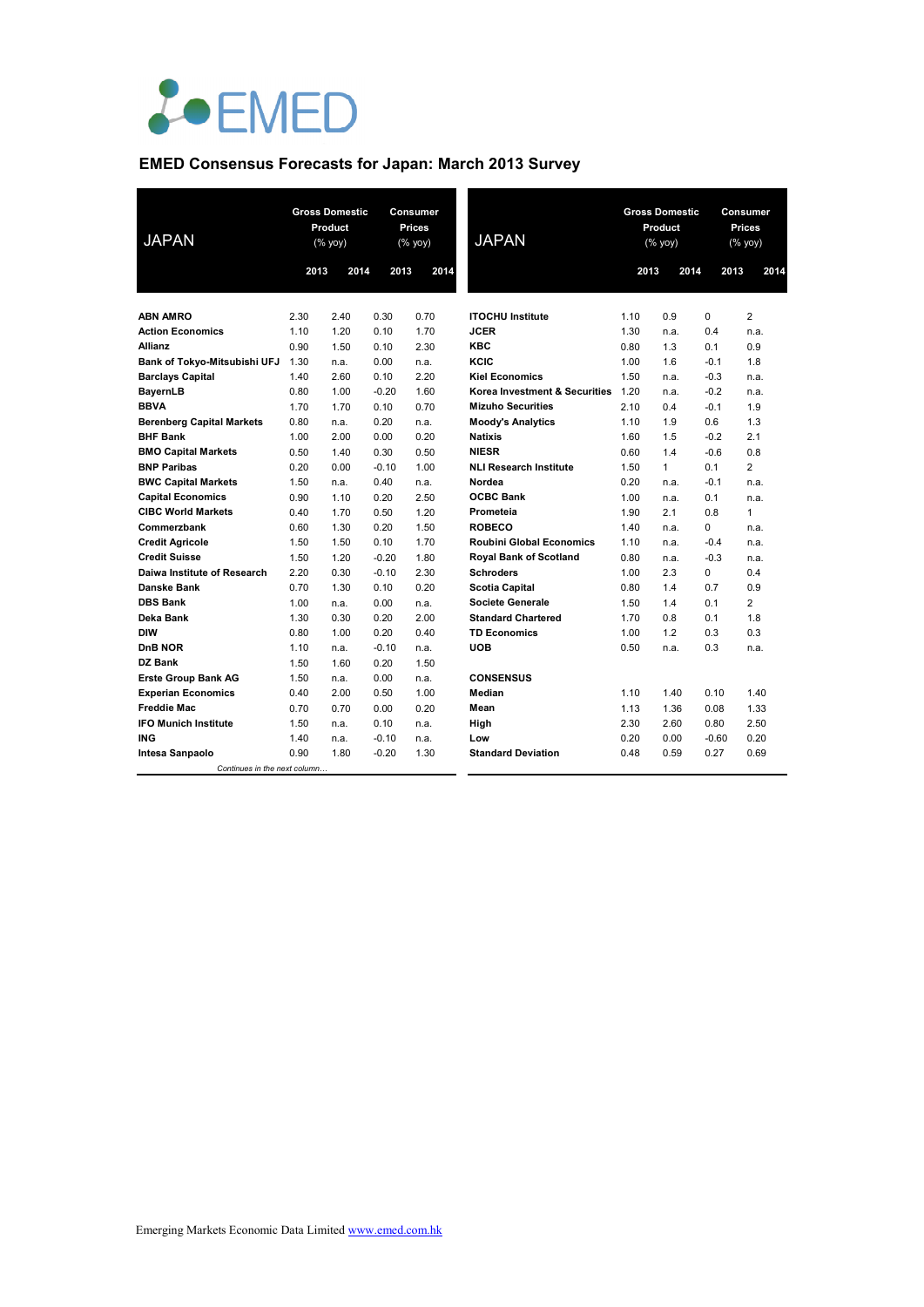

### **EMED Consensus Forecasts for China: March 2013 Survey**

| <b>CHINA</b>                                        | <b>Gross Domestic</b><br>Product<br>(% yoy) |            | <b>Consumer</b><br>Prices<br>(% yoy) |            | <b>CHINA</b>                  | <b>Gross Domestic</b><br>Product<br>(% yoy) |              | Consumer<br>Prices<br>(% yoy) |              |
|-----------------------------------------------------|---------------------------------------------|------------|--------------------------------------|------------|-------------------------------|---------------------------------------------|--------------|-------------------------------|--------------|
|                                                     | 2013                                        | 2014       | 2013                                 | 2014       |                               | 2013                                        | 2014         | 2013                          | 2014         |
|                                                     |                                             |            |                                      |            |                               |                                             |              |                               |              |
| <b>ABN AMRO</b>                                     | 8.0                                         | 8.0        | 3.5                                  | 4.1        | <b>ING</b>                    | 9.0                                         | 8.4          | 3.0                           | 3.0          |
| <b>Action Economics</b>                             | 8.0                                         | 8.2        | 3.5                                  | 3.7        | Intesa Sanpaolo               | 7.9                                         | 8.1          | 2.8                           | 3.4          |
| <b>Allianz</b>                                      | 8.3                                         | 7.5        | 3.0                                  | 3.2        | <b>JP Morgan</b>              | 8.2                                         | 8.0          | 3.2                           | 3.5          |
| <b>ANZ</b>                                          | 8.1                                         | n.a.       | 4.0                                  | n.a.       | <b>KBC</b><br>KCIC            | 7.9                                         | 7.6          | 3.2                           | 3.5<br>3.3   |
| <b>Bank Julius Baer</b><br><b>Bank of East Asia</b> | 8.1<br>8.2                                  | 8.5<br>8.4 | 3.4<br>3.5                           | 4.0<br>3.6 | <b>Kiel Economics</b>         | 8.1<br>8.0                                  | 8.0          | 2.9<br>2.5                    |              |
|                                                     | 7.9                                         | 8.1        | 3.2                                  | 3.5        | Korea Investment & Securities | 8.2                                         | n.a.<br>n.a. | 3.0                           | n.a.<br>n.a. |
| <b>Barclays Capital</b><br><b>BBVA</b>              | 8.0                                         | 8.0        | 3.3                                  | 4.0        | <b>Moody's Analytics</b>      | 7.7                                         | 7.9          | 2.7                           | 2.8          |
| <b>Berenberg Capital Markets</b>                    | 8.2                                         | n.a.       | 3.5                                  | n.a.       | <b>Natixis</b>                | 8.2                                         | 7.8          | 3.4                           | 3.9          |
| <b>BMO Capital Markets</b>                          | 8.3                                         | 8.5        | 2.7                                  | 3.8        | <b>NIESR</b>                  | 8.0                                         | 7.3          | 2.7                           | 2.9          |
| <b>BNP Paribas</b>                                  | 8.3                                         | 7.8        | 3.6                                  | 3.5        | <b>NLI Research Institute</b> | 8.2                                         | 8.1          | 3.0                           | 3.3          |
| <b>BWC Capital Markets</b>                          | 8.5                                         | n.a.       | 4.0                                  | n.a.       | Nordea                        | 8.1                                         | n.a.         | 4.0                           | n.a.         |
| <b>Capital Economics</b>                            | 8.0                                         | 7.5        | 3.0                                  | 4.0        | <b>OCBC Bank</b>              | 8.1                                         | n.a.         | 2.7                           | n.a.         |
| CICC                                                | 8.1                                         | n.a.       | 2.7                                  | n.a.       | <b>Renaissance Capital</b>    | 7.5                                         | n.a.         | 2.8                           | n.a.         |
| Commerzbank                                         | 7.5                                         | 7.5        | 3.5                                  | 4.0        | <b>ROBECO</b>                 | 8.3                                         | n.a.         | 3.4                           | n.a.         |
| <b>Credit Agricole</b>                              | 8.5                                         | 7.8        | 3.3                                  | 3.5        | <b>Royal Bank of Scotland</b> | 8.4                                         | n.a.         | 2.9                           | n.a.         |
| <b>Credit Suisse</b>                                | 8.0                                         | 8.2        | 3.2                                  | 4.3        | <b>Schroders</b>              | 8.2                                         | 8.3          | 3.7                           | 3.3          |
| Daiwa Institute of Research                         | 8.4                                         | 7.5        | 3.3                                  | 4.3        | <b>Scotia Capital</b>         | 8.1                                         | 8.3          | 3.3                           | 3.9          |
| Danske Bank                                         | 8.6                                         | 8.3        | 2.9                                  | 3.1        | <b>Societe Generale</b>       | 7.8                                         | 7.2          | 3.1                           | 2.5          |
| <b>DBS Bank</b>                                     | 9.0                                         | n.a.       | 3.5                                  | n.a.       | <b>Standard Chartered</b>     | 8.3                                         | 8.2          | 4.0                           | 5.0          |
| Deka Bank                                           | 8.1                                         | 7.8        | 3.0                                  | 3.5        | <b>UniCredit Group</b>        | 8.2                                         | 8.0          | 3.1                           | 3.5          |
| <b>DIW</b>                                          | 8.6                                         | 8.0        | 2.8                                  | 3.7        |                               |                                             |              |                               |              |
| DnB NOR                                             | 7.5                                         | n.a.       | 4.0                                  | n.a.       |                               |                                             |              |                               |              |
| DZ Bank                                             | 8.5                                         | 8.7        | 3.0                                  | 4.0        |                               |                                             |              |                               |              |
| <b>Emerging Advisors Group</b>                      | 7.5                                         | n.a.       | 3.0                                  | n.a.       | <b>CONSENSUS</b>              |                                             |              |                               |              |
| <b>Erste Group Bank AG</b>                          | 8.0                                         | 8.5        | 3.0                                  | n.a.       | Median                        | 8.1                                         | 8.0          | 3.2                           | 3.5          |
| <b>Experian Economics</b>                           | 7.8                                         | 8.3        | 1.8                                  | 2.7        | Mean                          | 8.1                                         | 8.0          | 3.2                           | 3.6          |
| <b>Freddie Mac</b>                                  | 8.1                                         | 7.8        | 3.2                                  | 4.2        | High                          | 9.0                                         | 8.7          | 4.0                           | 5.0          |
| Handelsbanken                                       | 7.7                                         | 7.5        | 3.5                                  | 3.2        | Low                           | 7.5                                         | 7.2          | 1.8                           | 2.5          |
| <b>ICBC</b> International                           | 8.3                                         | 8.0        | 3.3                                  | 3.7        | <b>Standard Deviation</b>     | 0.3                                         | 0.4          | 0.4                           | 0.5          |
| Continues in the next column                        |                                             |            |                                      |            |                               |                                             |              |                               |              |